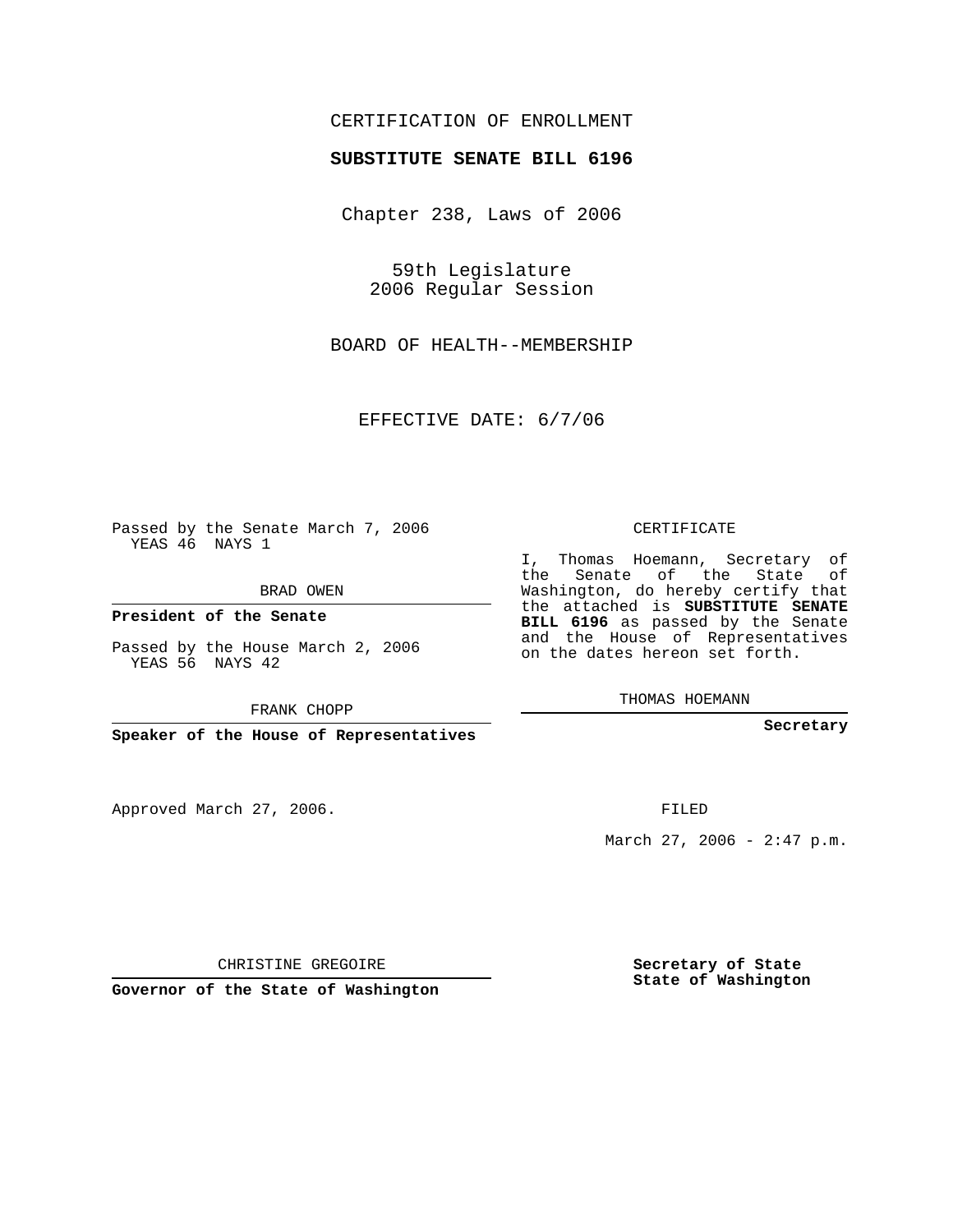# **SUBSTITUTE SENATE BILL 6196** \_\_\_\_\_\_\_\_\_\_\_\_\_\_\_\_\_\_\_\_\_\_\_\_\_\_\_\_\_\_\_\_\_\_\_\_\_\_\_\_\_\_\_\_\_

\_\_\_\_\_\_\_\_\_\_\_\_\_\_\_\_\_\_\_\_\_\_\_\_\_\_\_\_\_\_\_\_\_\_\_\_\_\_\_\_\_\_\_\_\_

### AS AMENDED BY THE HOUSE

Passed Legislature - 2006 Regular Session

### **State of Washington 59th Legislature 2006 Regular Session**

**By** Senate Committee on Health & Long-Term Care (originally sponsored by Senators Franklin, Regala, Keiser, Eide, Rockefeller, Prentice, Thibaudeau, Jacobsen, Fairley, McAuliffe, Fraser, Sheldon, Brown, Spanel, Kline, Kohl-Welles, Shin and Esser)

READ FIRST TIME 1/19/2006.

 1 AN ACT Relating to including a health official from a federally 2 recognized tribe on the state board of health; reenacting and amending 3 RCW 43.20.030; and creating a new section.

4 BE IT ENACTED BY THE LEGISLATURE OF THE STATE OF WASHINGTON:

 5 **Sec. 1.** RCW 43.20.030 and 1984 c 287 s 75 and 1984 c 243 s 2 are 6 each reenacted and amended to read as follows:

 The state board of health shall be composed of ten members. These shall be the secretary or the secretary's designee and nine other persons to be appointed by the governor, including four persons experienced in matters of health and sanitation, one of whom is a health official from a federally recognized tribe; an elected city 12 official who is a member of a local health board $((\tau))$  an elected 13 county official who is a member of a local health board( $(\tau)$ ): a local 14 health officer $((-))$  and two persons representing the consumers of health care. Before appointing the city official, the governor shall consider any recommendations submitted by the association of Washington cities. Before appointing the county official, the governor shall consider any recommendations submitted by the Washington state association of counties. Before appointing the local health officer,